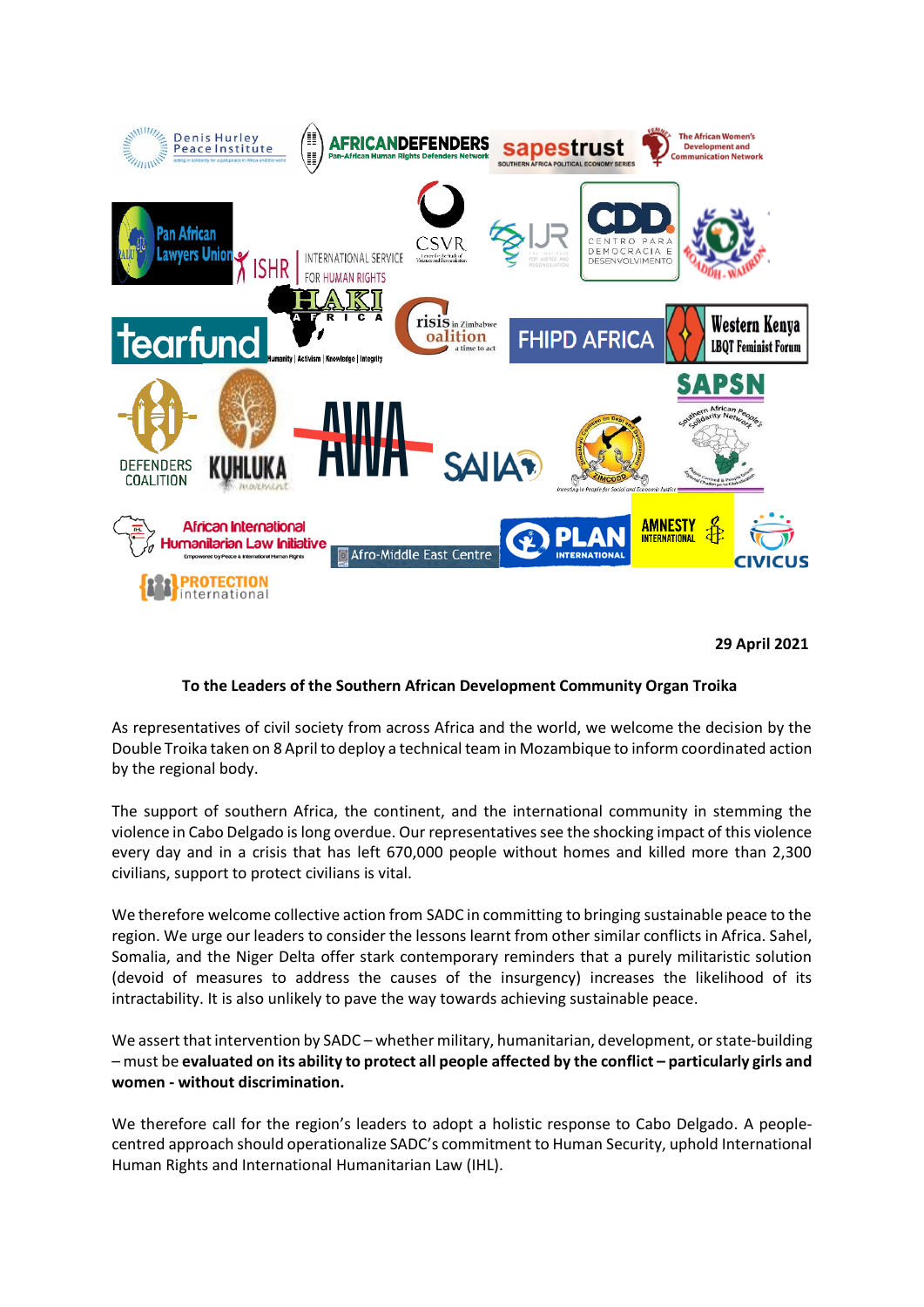We specifically call on SADC to consider:

- **1. Human Rights**
	- That a regional response should consider the African Commission on Human and Peoples' Rights Principles and Guidelines on Human and Peoples' Rights while Countering Terrorism in Africa.
	- It should also address the disproportionate impact that the conflict has had on girls. women and other vulnerable groups. A gendered response that expresses and understands the unequal gendered dynamics of the conflict, the prevalence of Sex and Gender Based Violence (SGBV) in situations of conflict is also one that needs to align with the UN Resolution 1325 and SADC's own Women, Peace and Security Strategy governed by its Gender Unit.
	- How to facilitate and enable the freedom of movement of civilians in the conflictaffected region.
	- The need for an accountability mechanism to ensure that the government of Mozambique adheres to its obligation to abide by international human rights law, international humanitarian law and ensuring the protection of civilians in the conflict, while providing and guaranteeing humanitarian access to aid workers.

### 2. **Humanitarian**

- Providing humanitarian actors with guarantees for safe and unhindered access to all conflict-affected areas to conduct necessary needs assessments and carry out a response based on assessed needs and vulnerability.
- Appointing a civil-military cooperation liaison to work with the humanitarian community, in the event that a decision is taken to deploy a military response. This liaison must work with the humanitarian community to ensure the safe access for all civilians to humanitarian assistance. It must also ensure the necessary distinction with humanitarian actors, thereby maintaining the clarity and congruence of humanitarian efforts.
- That any military deployment should recognise the need to uphold humanitarian principles to protect civilians and civilian infrastructure, within the IHL guiding principles of Humanity, Necessity, Proportionality and Distinction.

# **3. Peacebuilding**

- Any SADC intervention should also provide avenues to pursue political and diplomatic solutions to the conflict. This necessitates an acute understanding of the root causes of the conflict, push and pull factors that lead to the recruitment of locals and youth into insurgency operations, and the motivations of actors operating in the region. Restoration of stability and security must lead to an opening of the space or deeper research and documentation of the conflict, to facilitate the development of effective policy measures that ameliorate the plight of vulnerable communities.
- Developing a roadmap for sustainable peace with avenues for local communities to address their grievances with government, which is paramount to addressing the root causes of conflict.
- Holding government and businesses to the highest levels of accountability regarding their operations in Cabo Delgado. Corruption, maladministration, and skewed development are central to communities' feelings of marginalization. Ensuring that citizens receive the lion's share of dividends from gas revenue form part of broader longer-term socio-economic solutions to insurgency.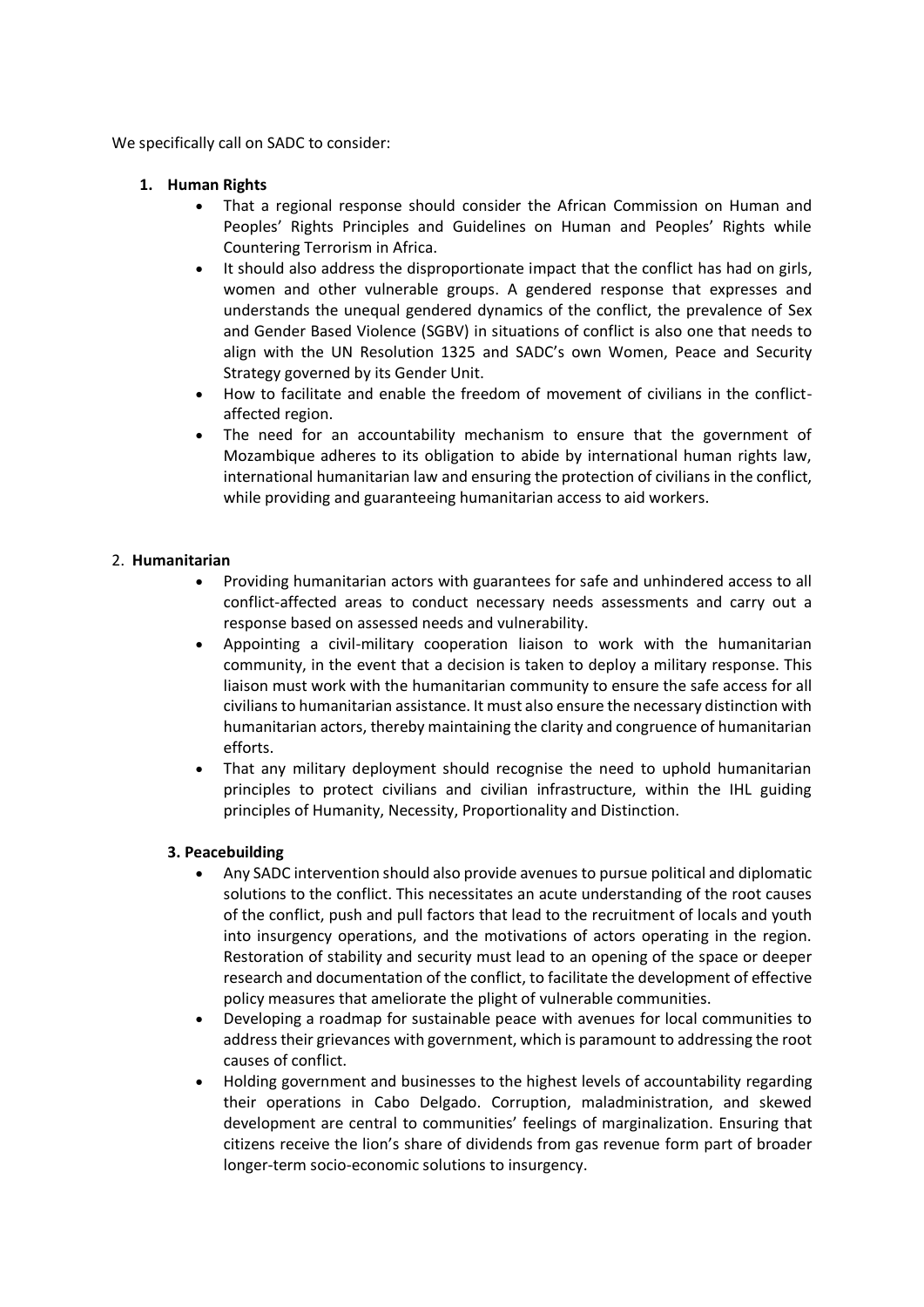## **4. Justice and Accountability**

- Being guided by the Principles and Guidelines on Human and Peoples' Rights while Countering Violent Extremism in Africa as well as other relevant AU instruments and policies.
- Instituting mechanisms that hold all perpetrators of violence to account including government forces and private security companies who resort to extra-judicial tactics while conducting their duties.
- Establishing civil-military liaison points to allow citizens to safely report abuses; for these reports to be followed up and for perpetrators to be held accountable. This is especially so regarding reporting incidents of SGBV.
- Redress for victims including reparations and the prioritization of much-needed reforms at various levels of governance, as medium to long-term goals aimed at guaranteeing non-recurrence of violence.

The history of southern Africa teaches important lessons about overcoming tyranny and oppression. It is one that draws on the strength of the collective, the values of solidarity and putting the wellbeing of our people first.

We offer our support to the leaders of SADC in executing a human-centred, humane response to the crisis in Mozambique and remain open to work with governments of the region to implement these objectives in good faith.

## **Signed:**

- 1. Center for Democracy and Development (CDD)
- 2. Jenerali Ulimwengu
- 3. Kuhluka Movement
- 4. Farmers and Herders Initiative for Peace and Development Africa
- 5. HAKI Africa
- 6. Atrocities Watch Africa
- 7. AfricanDefenders (Pan-African Human Rights Defenders Network)
- 8. Pan African Lawyers Union (PALU)
- 9. Southern Africa Human Rights Defenders Network (SAHRDN)
- 10. Africa Judges and Jurists Forum (AJJF)
- 11. African International Humanitarian Law Initiative (AIHLI)
- 12. Defenders Coalition Kenya
- 13. Southern African People's Solidarity Network (SAPSN)
- 14. Protection International Africa
- 15. Femnet
- 16. SAPES Trust
- 17. Afro-Middle East Center (AMEC)
- 18. Crisis in Zimbabwe Coalition
- 19. Zimbabwe Coalition on Debt and Development
- 20. Denis Hurley Peace Institute
- 21. Western Kenya LBQT Feminist Forum(Lets Be Tested Queens CBO)
- 22. Human Development Agenda-HUDA
- 23. International Service for Human Rights (ISHR)
- 24. Institute for Justice and Reconciliation (IJR)
- 25. Centre for the Study of Violence and Reconciliation (CSVR)
- 26. South African Institute of International Affairs (SAIIA)